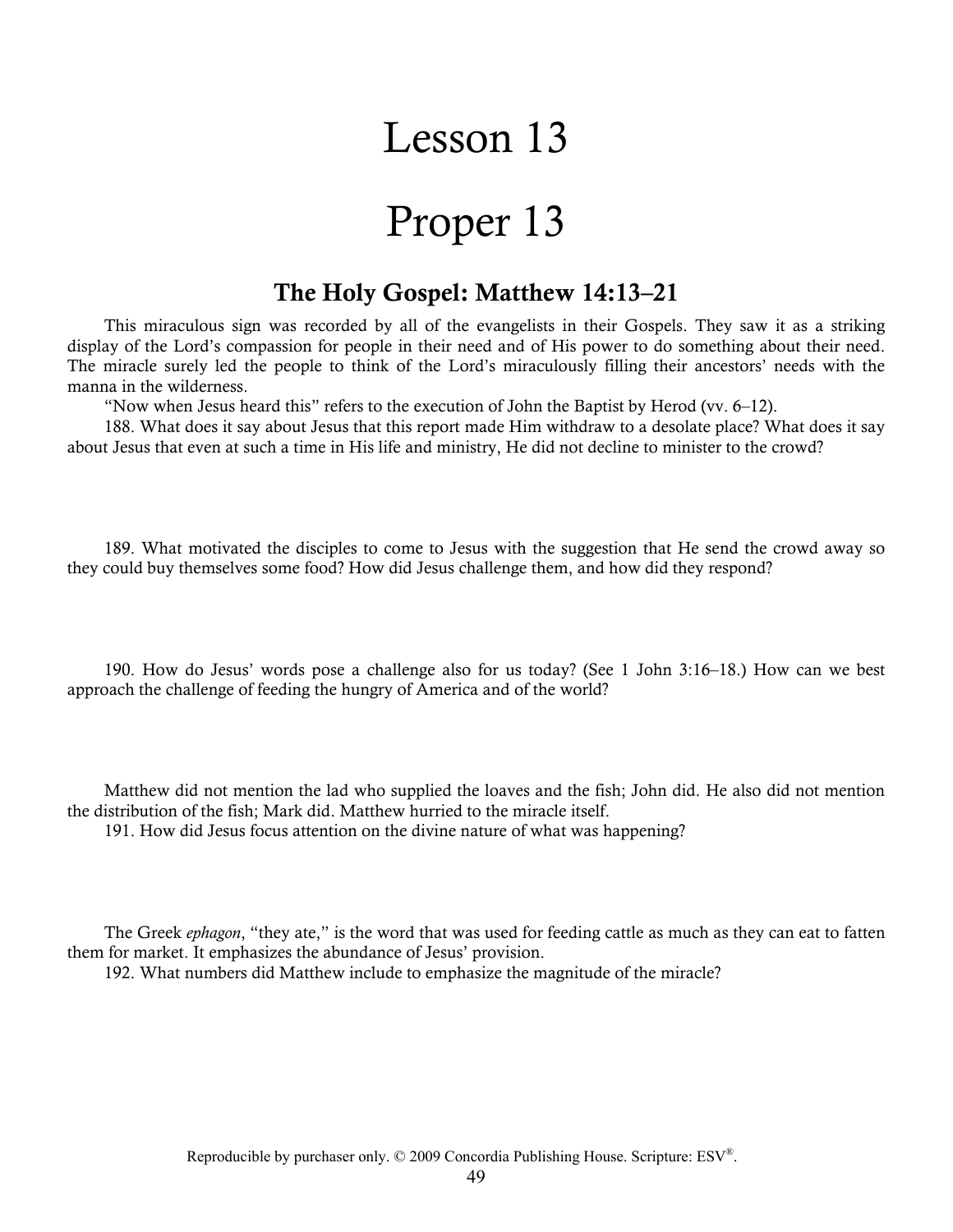### **The Old Testament Lesson: Isaiah 55:1–5**

The banquet invitation is part of the messianic assurance that is so strong in Isaiah 40–66. The Servant Songs of chapters 42–53 picture the Servant as the agent through whom the gift is given, and now this invitation to the free banquet offers the benefit He made available through His faithful service. The promises of Isaiah found their immediate meaning in the assurances they brought to the people of Judah in exile, but they find their ultimate, full meaning in the eternal messianic kingdom.

193. What do the phrases "everyone who thirsts" and "he who has no money" say about those to whom the invitation is given?

194. What does "buy wine and milk without money and without price" say about the One extending the invitation?

195. How were the people of Judah spending "money for that which is not bread" and laboring "for that which does not satisfy"?

196. What did the prophet point to as the key for those who wish to "eat what is good" and "delight yourselves in rich food"?

197. What is the everlasting covenant the Lord made with David? (See 2 Samuel 7:8–16.) Who is the One who will be "a witness to the peoples, a leader and commander for the peoples" and will, as a result, attract the nations to Israel?

198. How does this Old Testament Lesson tie in with today's Holy Gospel?

### **The Epistle for the Day: Romans 9:1–13**

There are many indications that the Church in Rome was quite Jewish in cast and may have had misgivings about the approach Paul had taken in including Gentiles in the Church. They did not know Paul in person, so in chapters 9–11 he took up the subject of Jew and Gentile in God's purpose. He was immediately confronted by his own deep feelings about the general rejection of the Gospel by Jews, and he wanted to express these feelings openly and honestly to the Jewish Christians of Rome.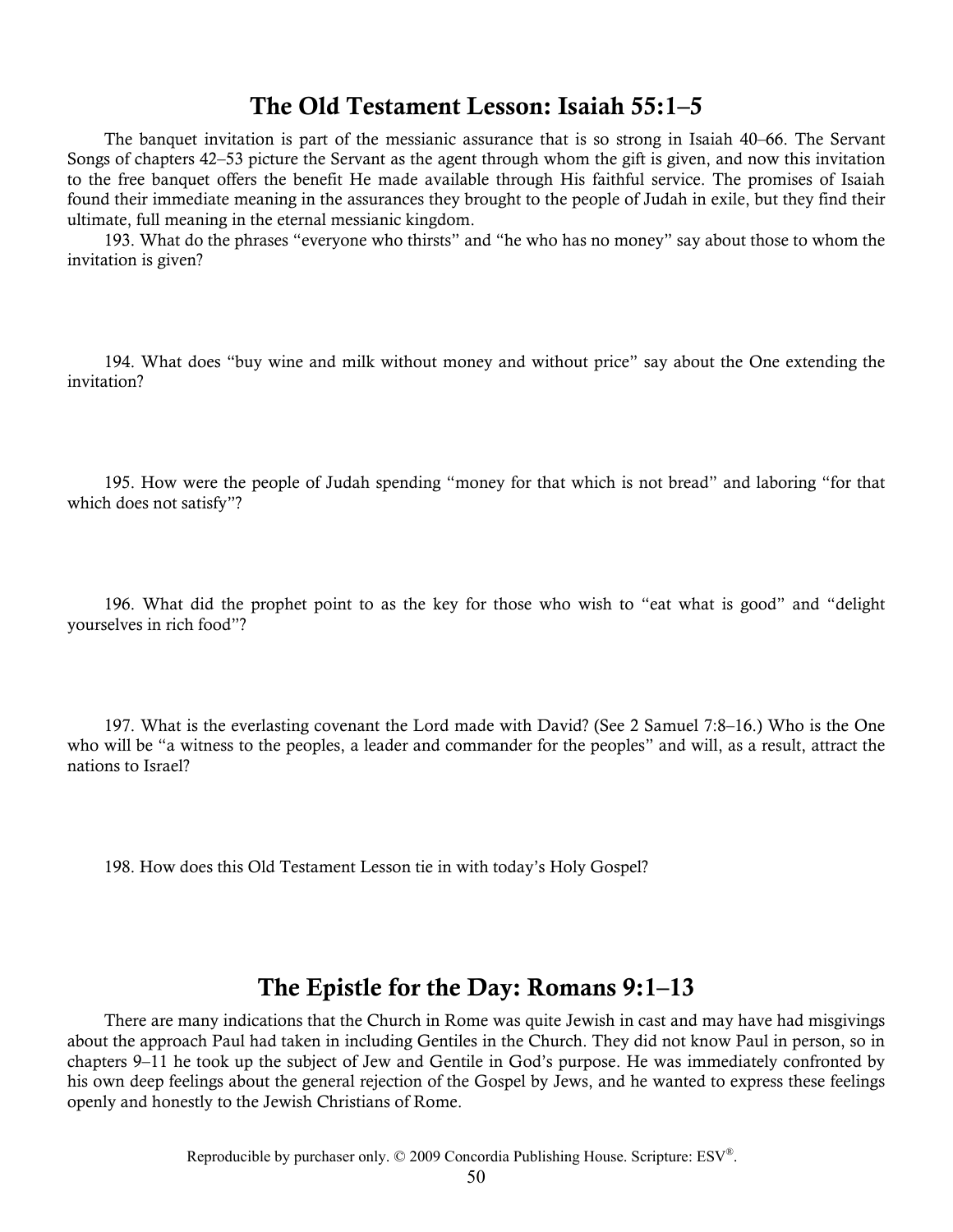It was right for Paul to be concerned about the Jews. He was one of them. In his Letter to the Philippians, he wrote of his Hebrew heritage: "circumcised on the eighth day, of the people of Israel, of the tribe of Benjamin, a Hebrew of Hebrews; as to the law, a Pharisee; as to zeal, a persecutor of the church; as to righteousness under the law, blameless" (3:5–6). But when Jesus, the risen Lord, came to him and called him to faith and apostleship, Paul had been led to discount bloodlines and legalistic observance of laws. He was ready to say, "I count everything as loss because of the surpassing worth of knowing Christ Jesus my Lord. For His sake I have suffered the loss of all things and count them as rubbish, in order that I may gain Christ and be found in Him, not having a righteousness of my own that comes from the law, but that which comes through faith in Christ, the righteousness from God that depends on faith—that I may know Him and the power of His resurrection, and may share His sufferings, becoming like Him in His death, that by any means possible I may attain the resurrection from the dead" (Philippians 3:8–11).

Paul was the apostle to the Gentiles and resisted every effort to make Gentiles become "Jews" in order really to be Christians. Yet he had strong feelings for his own people—so strong that he said that for the sake of the people of Israel (if it would turn them to Christ) he could wish "\_\_\_." None of us would think of wishing something like that for the sake of the people of America, but Paul did for his people!

Paul's "great sorrow and unceasing anguish" were caused by the rejection by Jews of their promised Messiah in spite of the fact that historically they enjoyed great spiritual advantages:  $\frac{1}{1}, \frac{1}{1}, \frac{1}{1}, \frac{1}{1}, \frac{1}{1}, \ldots, \frac{1}{1}$ , and  $\frac{1}{\sqrt{2}}$ , as well as  $\frac{1}{\sqrt{2}}$ , and the fact that

199. Why was Paul so pointed in saying Christ is "God over all, blessed forever. Amen"?

Paul followed that with a strong argument, backed up with Scripture, that "not all who are descended from Israel [Jacob] belong to Israel [God's chosen ones]." He was saying clearly, "It is not the children of the flesh [biological descendants] who are the children of God, but the children of the are counted as [Abraham's] offspring."

200. How did the experience of Abraham and Sarah validate Paul's argument? (See Genesis 21:8–14.)

201. What did Rebekah's being told "The older will serve the younger" and Malachi's saying "Jacob I loved, but Esau I hated" add to Paul's argument?

202. How did Paul apply this Bible history to the mystery of God's gracious election of those who are His own?

203. What did all of this say to the Church in Rome? What does it say to the Church today about our mission?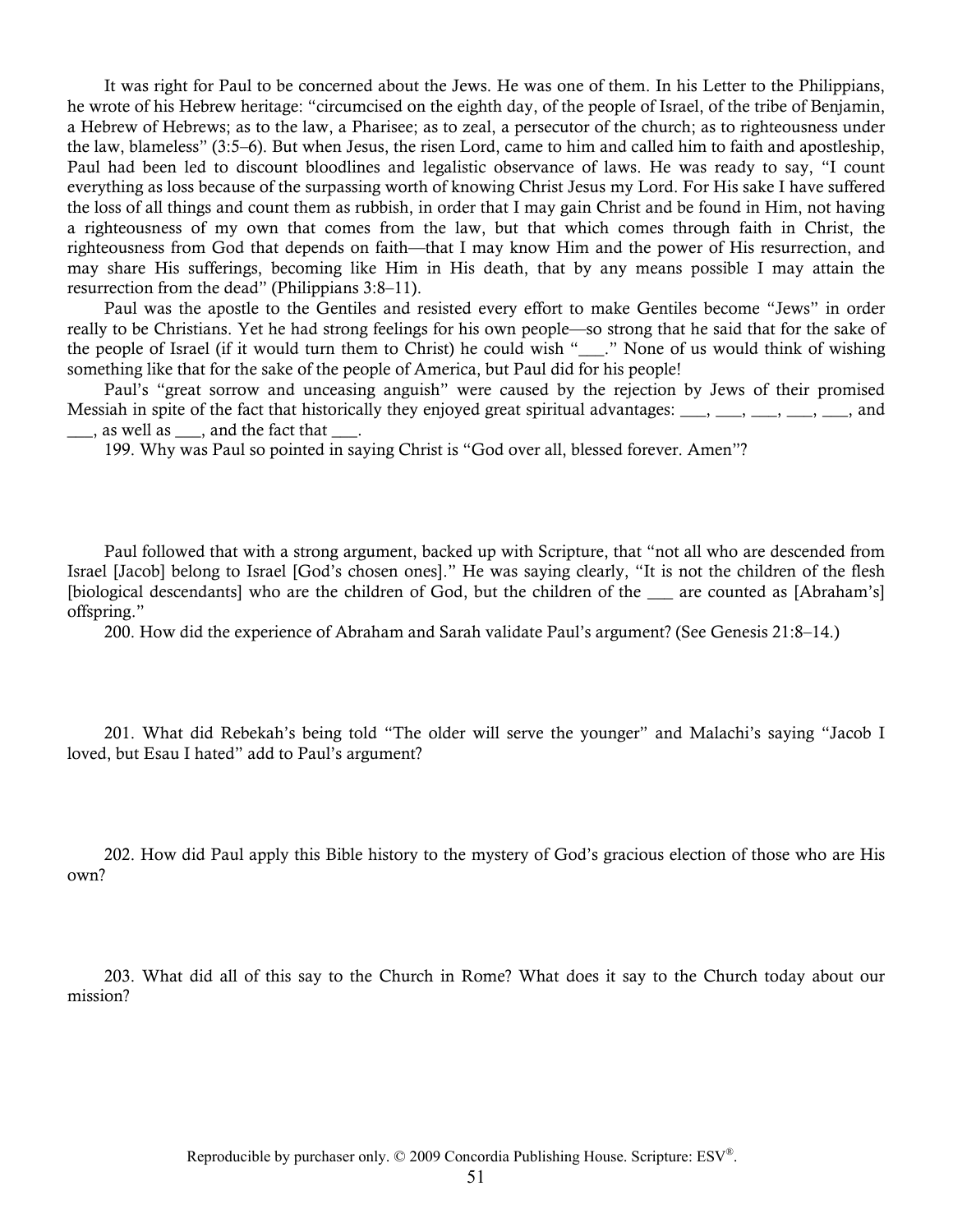## Lesson 13

## Proper 13

*Heavenly Father, though we do not deserve Your goodness, still You provide for all our needs of body and soul. Grant us Your Holy Spirit that we may acknowledge Your gifts, give thanks for all Your benefits, and serve You in willing obedience; through Jesus Christ, Your Son, our Lord, who lives and reigns with You and the Holy Spirit, one God, now and forever. Amen.* 

## **The Holy Gospel: Matthew 14:13–21**

188. Jesus' feelings for John, His faithful way-preparer, surely were a major reason for His wanting to get away for a time, but other circumstances entered in too. His disciples had just returned from their apostolic mission, and Jesus needed time alone with them to help them assess their experience. John's death underscored for Jesus what lay ahead also for Him, and the thrust of His ministry changed as a result. Jesus' readiness to minister displayed His sense of priorities. The Son of Man had come not to be served, but to serve.

189. The disciples were motivated simply by the practical realities of the situation—and perhaps wanted their Master to bring a busy day of teaching to an end. John tells us Jesus asked them, "Where are we to buy bread, so that these people may eat?" (John 6:5). The disciples had puzzled about this but had not looked beyond the material circumstances. Jesus challenged them by telling them that they should give the multitude something to eat. All they could come up with was the five loaves and two fish—the material reality. They had not progressed to the point where they could say in faith, "We have nothing to give them, but You can feed them if You want to."

190. Jesus still says to us about the hungry, "You give them something to eat." We may best approach this challenge through personal sharing with hungry individuals and families with whom we come into contact, through our financial support of responsible agencies of Christian social ministry such as LCMS World Relief, and through our encouragement of appropriate government programs that will not only supply present needs but will also equip people to supply their own future needs.

191. Jesus focused attention on the divine dynamic in this event by looking to heaven and blessing the bread and the fish. He probably spoke the usual mealtime prayer used by Jews, but His doing it in that setting, blessing what really was an insignificant supply, lent a drama to the event that the crowd did not miss.

192. Numbering the five loaves and two fish and the crowd at five thousand men, besides women and children, and telling of the twelve baskets of leftovers showed the size of this miracle. The baskets were probably the small wicker baskets often carried by Jewish travelers to assure that they would have kosher food to eat.

#### **The Old Testament Lesson: Isaiah 55:1–5**

193. "Everyone who thirsts" and "he who has no money" describe people who know their need but have no way of filling it themselves. "Everyone" is truly universal in its invitation to this free messianic banquet—all you have to do to qualify is recognize both your need and the fact that you can't fill the need yourself.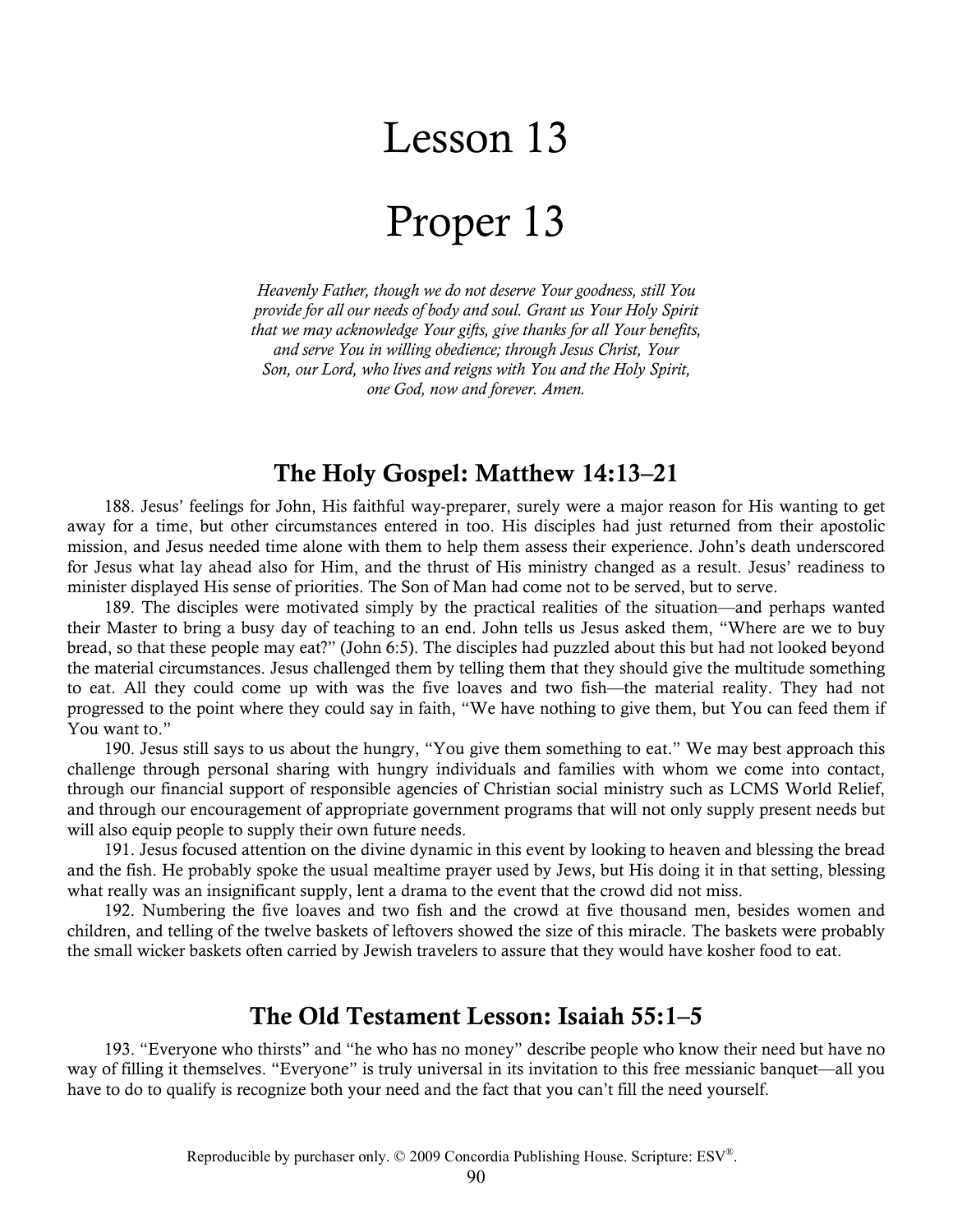194. "Buy wine and milk without money and without price" emphasizes the gracious character of the Inviter. He has provided the banquet at His own expense.

195. They were seeking material wealth in Babylon and confusing their priorities in life. When we seek first "all these things" and think of "the kingdom and His righteousness" (Matthew 6:33) as just an add-on that doesn't require much of our attention or effort, we have things turned around. Then we are buying what is not the bread of life and are laboring for temporary things that cannot supply the deep life-satisfaction that God wants to give.

196. The key for those who wish to "eat what is good" and "delight yourselves in rich food" is hearing and obeying the Word of God. We call Word and Sacraments the Means of Grace because of their Spirit-powered invitation to feast on what is available nowhere else.

197. The everlasting covenant the Lord made with David was that his throne and dynasty would be established forever. The line of David did rule Judah right up to the time of the exile in Babylon, and those who returned to rebuild Jerusalem and the temple were led by Zerubbabel, a prince of the Davidic line. But the promise of an everlasting kingdom in which the throne of David is established forever *has* to refer finally to the Son of David who came as the promised Messiah—the One who said, "My kingdom is not from the world" (John 18:36).

Some scholars insist that this witness and leader is David himself; others point to Israel as a nation. However, the One who truly expanded the thrust of His people to attract and to include the nations into a spiritual Israel is the One who gave Himself as the atoning sacrifice for the sins of the whole world and commanded, "Go therefore and make disciples of all nations" (Matthew 28:19). It is He, our Lord Jesus Christ, who is the true witness, leader, commander, and attraction.

198. This lesson offers the free messianic banquet; the Gospel shows the Messiah providing a free banquet for the multitude. Both emphasize the grace of God in Christ.

### **The Epistle for the Day: Romans 9:1–13**

Paul felt strong ethnic ties to his people and the historic faith but did not gloss over or dismiss the difference between the old dispensation of Law and promise and the new dispensation of grace and fulfillment. Before Christ came, the Jews had every advantage. Now that Christ has come as the atoning sacrifice for the sins of the world, there is no difference between Jew and Gentile—all have salvation in only one way: through faith in Jesus Christ. (See Galatians 3:26–29.)

**Fill-in Answers:** Paul's feelings for his people were so strong that he said he could wish "that I myself were accursed and cut off from Christ for the sake of my brothers." He was echoing Moses' earnest intercession for Israel after their idolatry. (See Exodus 32:31–32.)

Historically, the people of Israel enjoyed great spiritual advantages: the adoption, the glory, the covenants, the giving of the Law, the worship, and the promises, as well as the patriarchs, and the fact that from their race, according to the flesh, is the Christ, who is God over all, blessed forever. As your group fills in the blanks regarding the Jews' spiritual advantages, expand on the significance of each of them:

*Adoption*—We would add "as sons and daughters." This indicated full rights of inheritance in God's family as God's chosen people, descendants of Abraham.

*Glory*—This refers to the *Shekinah*, the glory of the Lord that rested in a bright cloud on the tabernacle and displayed God's continuing presence with Israel.

*Covenants*—With Abraham, the Lord established the covenants of land, seed, and blessing, especially the blessing that would bless all families of the earth. These promises were repeated again and again to the patriarchs, and all came together and were fulfilled in the coming of Christ!

*Giving of the Law*—This refers especially to the ceremonial law, the sacrificial system by which God mediated His grace to Israel and which was a prototype of the Messiah. (See Hebrews 9:1–14.)

*Worship*—The daily worship by priests and people in the temple was the binding factor for all Jews everywhere. Until the Babylonian captivity, it housed the ark of the covenant in the Most Holy Place. The temple was the only place at which the people's sacrifices were to be offered.